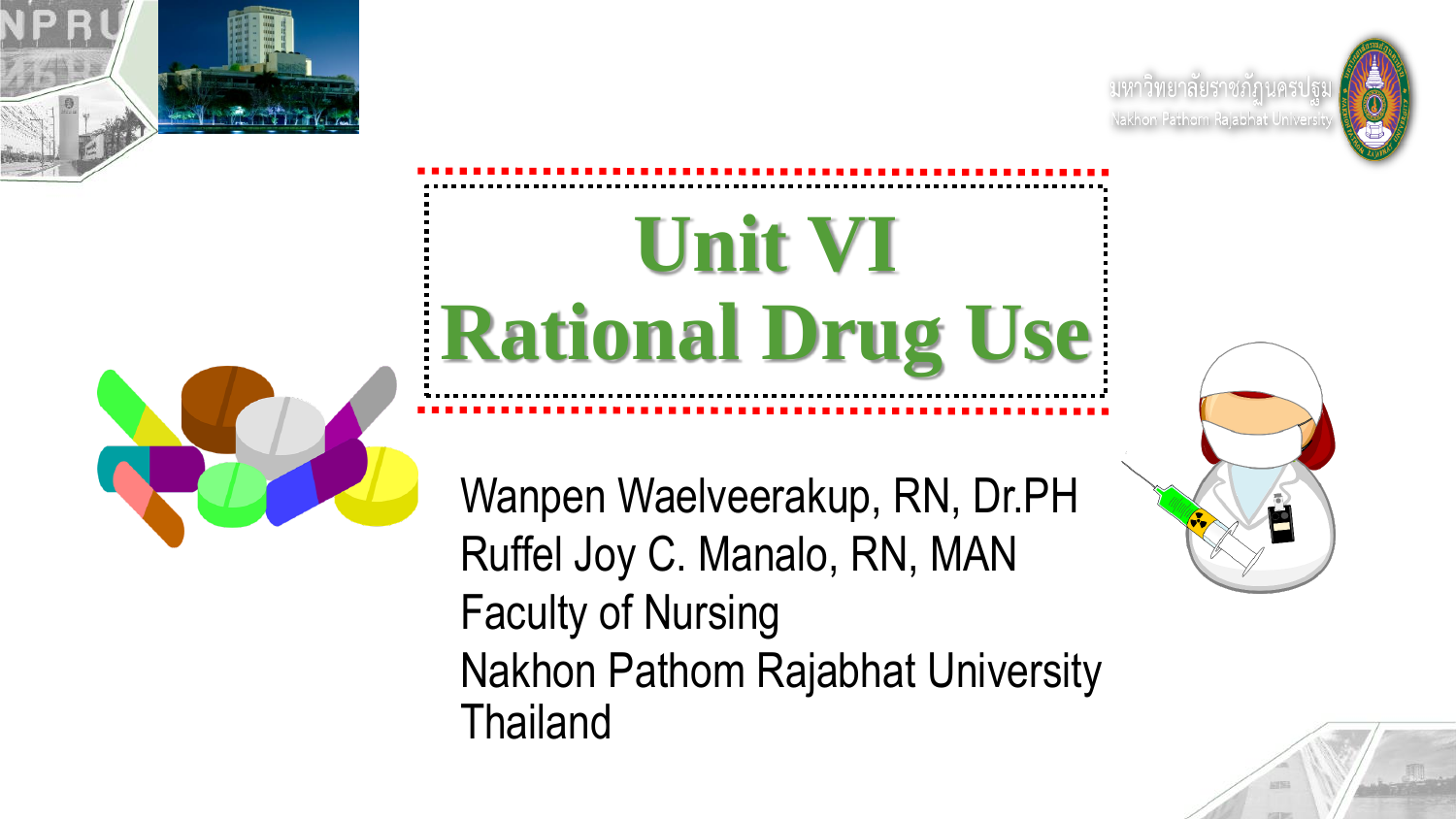

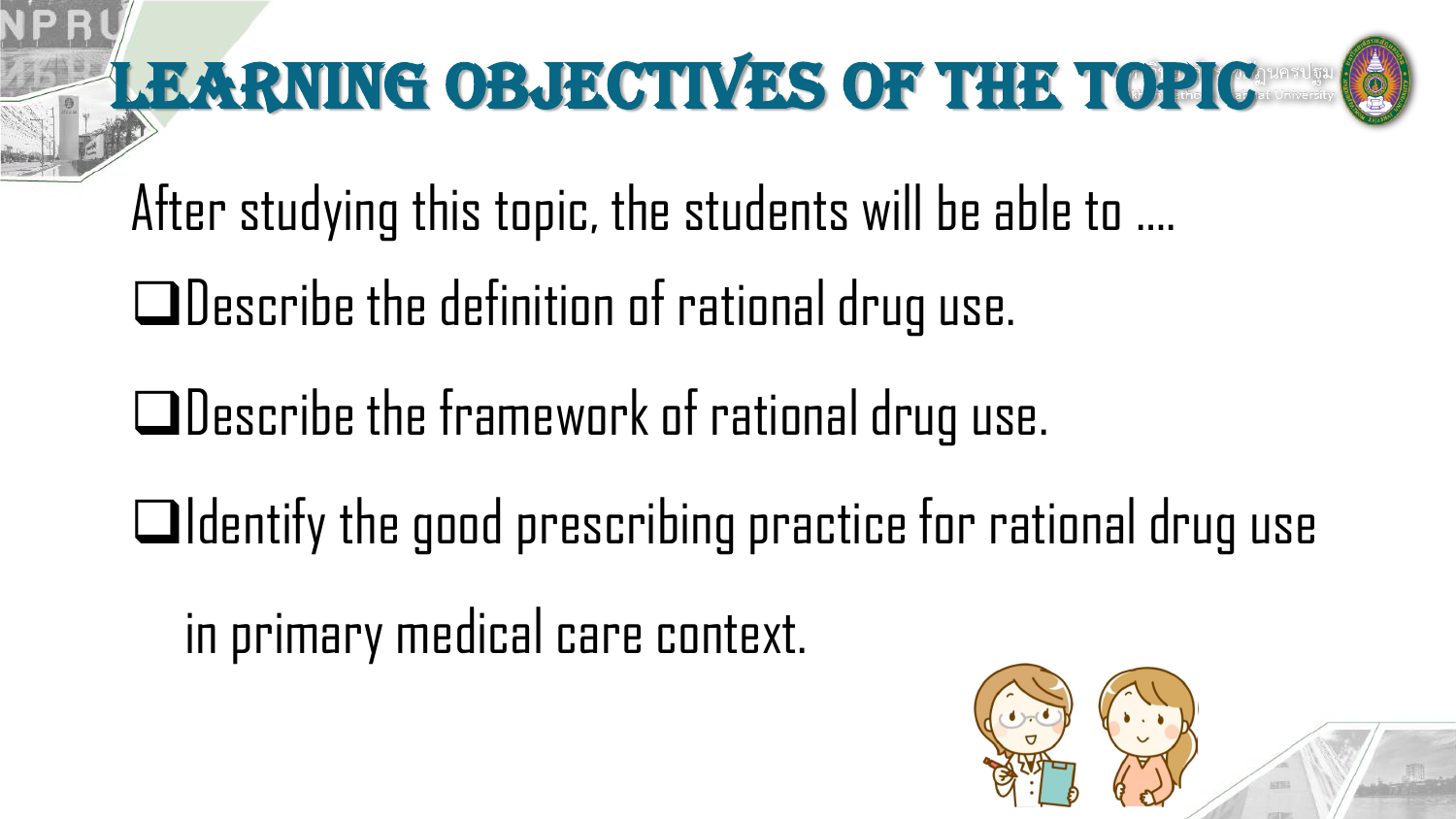

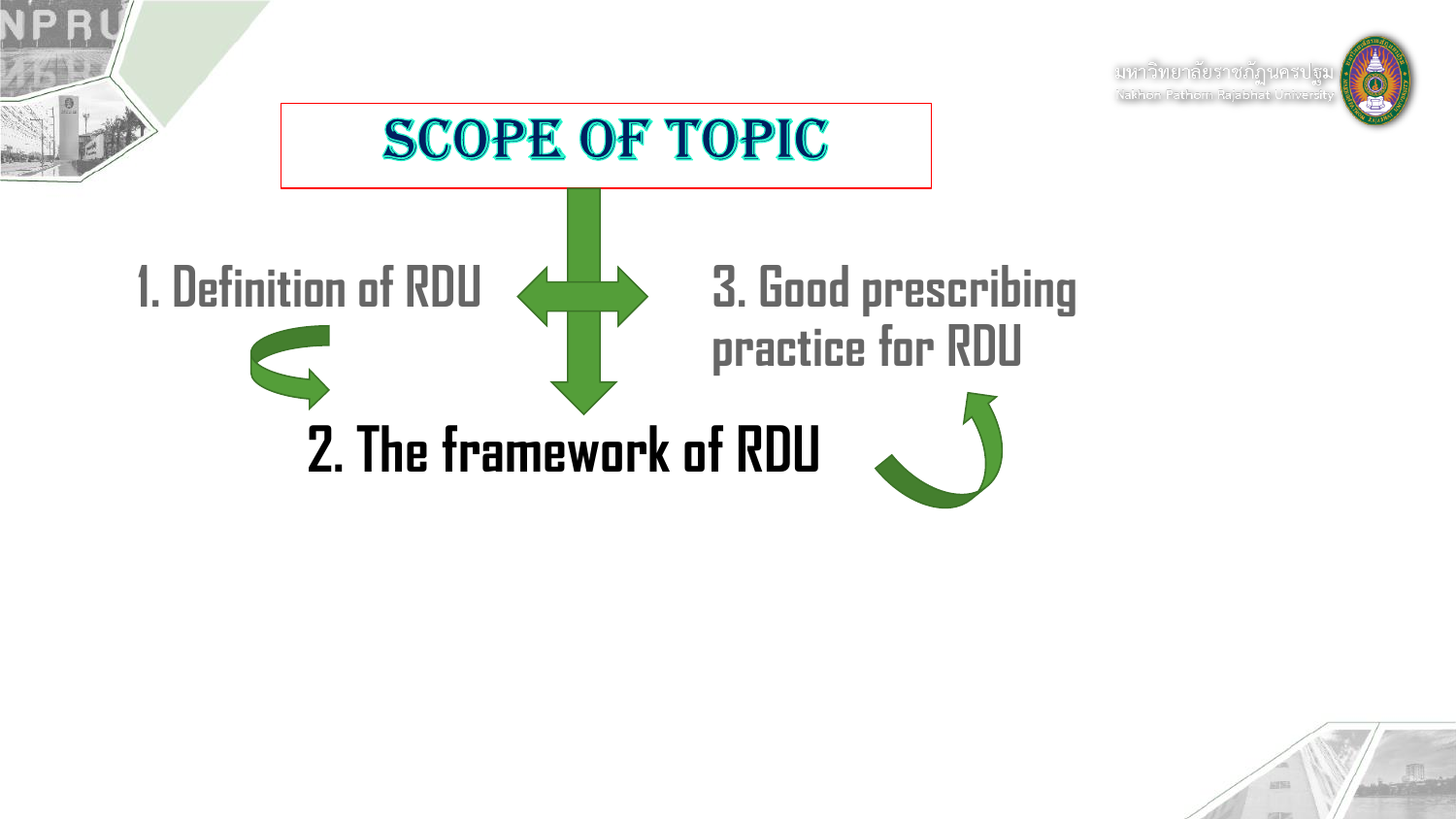# **1. The definition of rational drug use (RDU):**



## **Rational drug use or Rational use of medicines**

"Patients receive medications appropriate to their clinical needs, in doses that meet their own individual requirements, for an adequate period of time, and at the lowest cost to them and their community."

(WHO, 1985 available from https://www.who.int/medicines/areas/rational\_use/en/)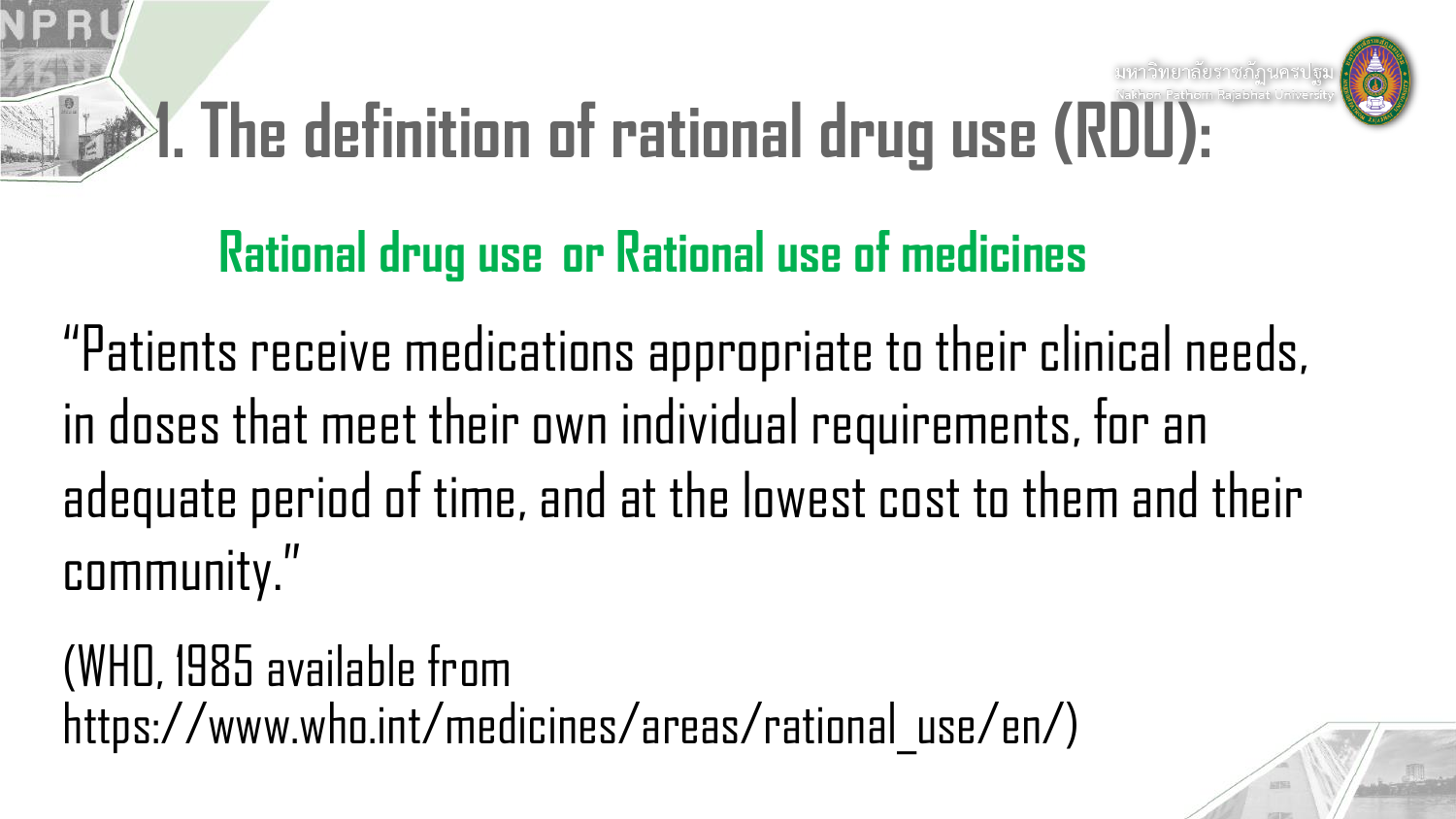







•The framework of RDU: indication, efficacy, risk, cost, other considerations, dose, method of administration , dosing frequency, duration of treatment, and patient compliance.

**2.1 Indication Take medication when needed (more beneficial than penalty)**

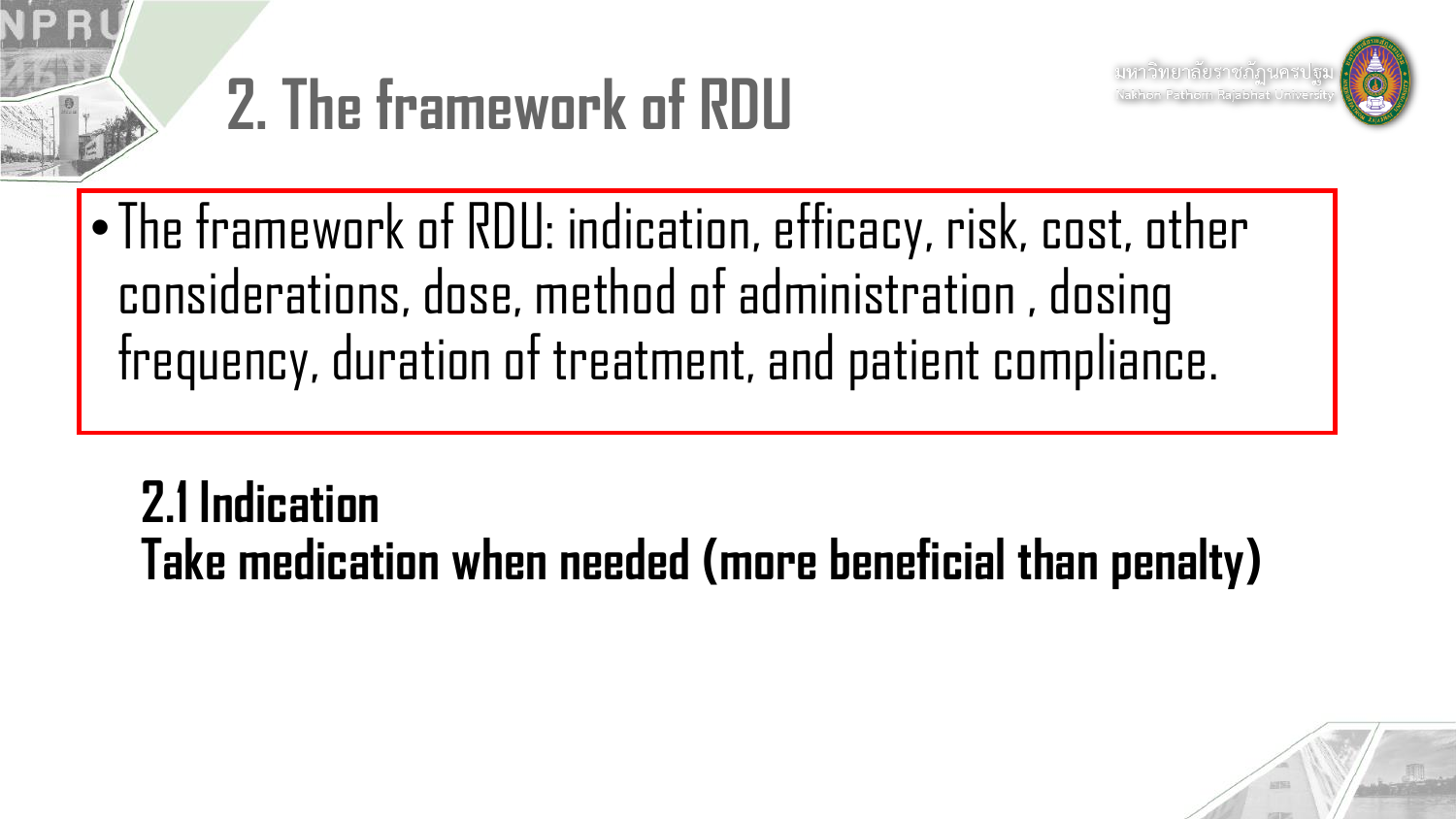



# **2. The framework of RDU**

# **2.2 Efficacy**

2.**3 Risk** The drug is really useful to people. There is sufficient supporting evidence. The benefits differ from placebo and have a clinical significance.

Consider the main safety of the patients

**2.4 Cost** Use sufficient and worthwhile medication

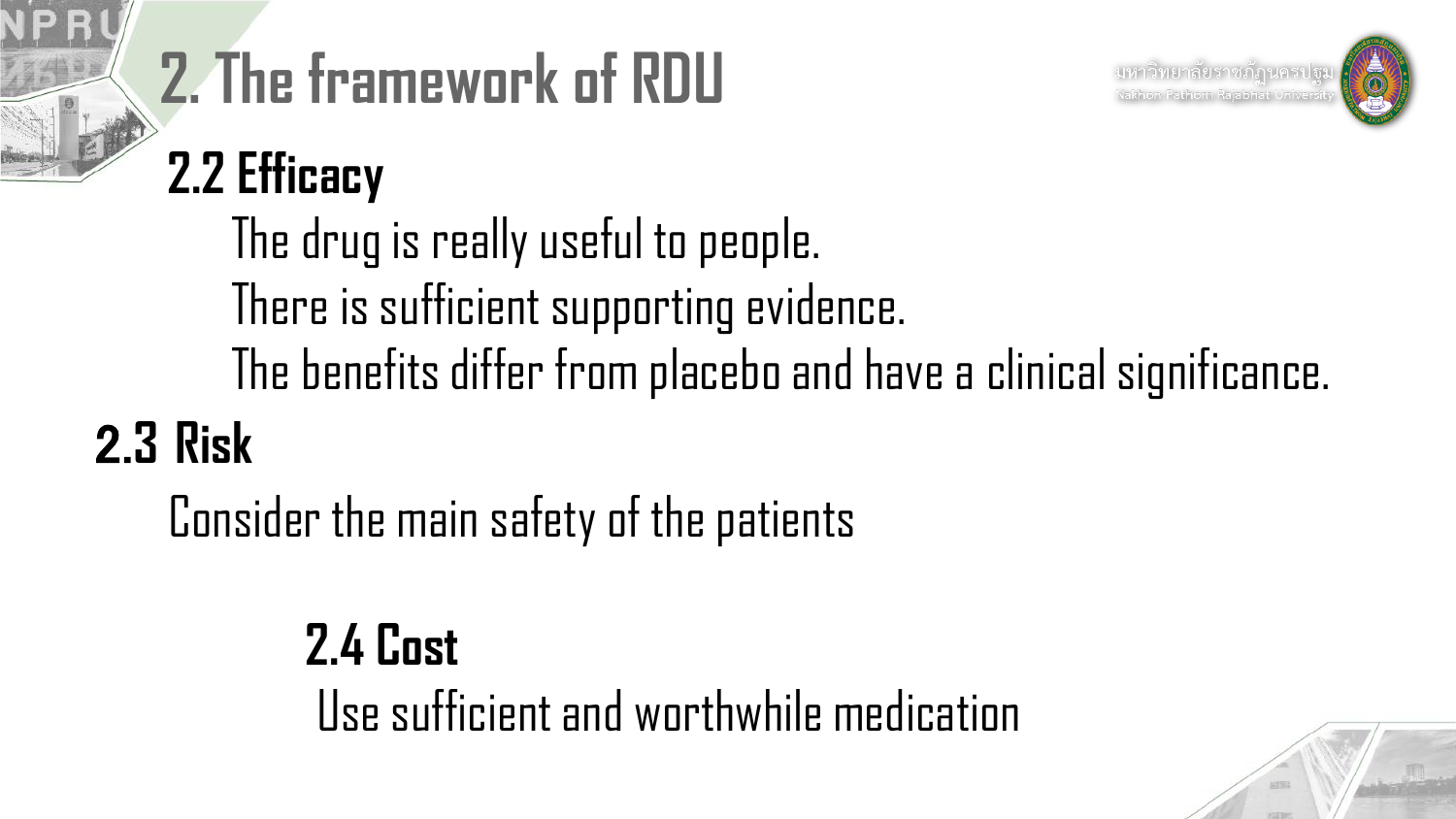





#### **2.5 Other considerations**

Knowledgeable, careful, responsible and use drugs in accordance with the academic standards.

## **2.6 Dose**

Use the right dose, not too small nor too much, don't adjust the medication by yourself.

### **2.7 Method of administration**

Take the medicine correctly.

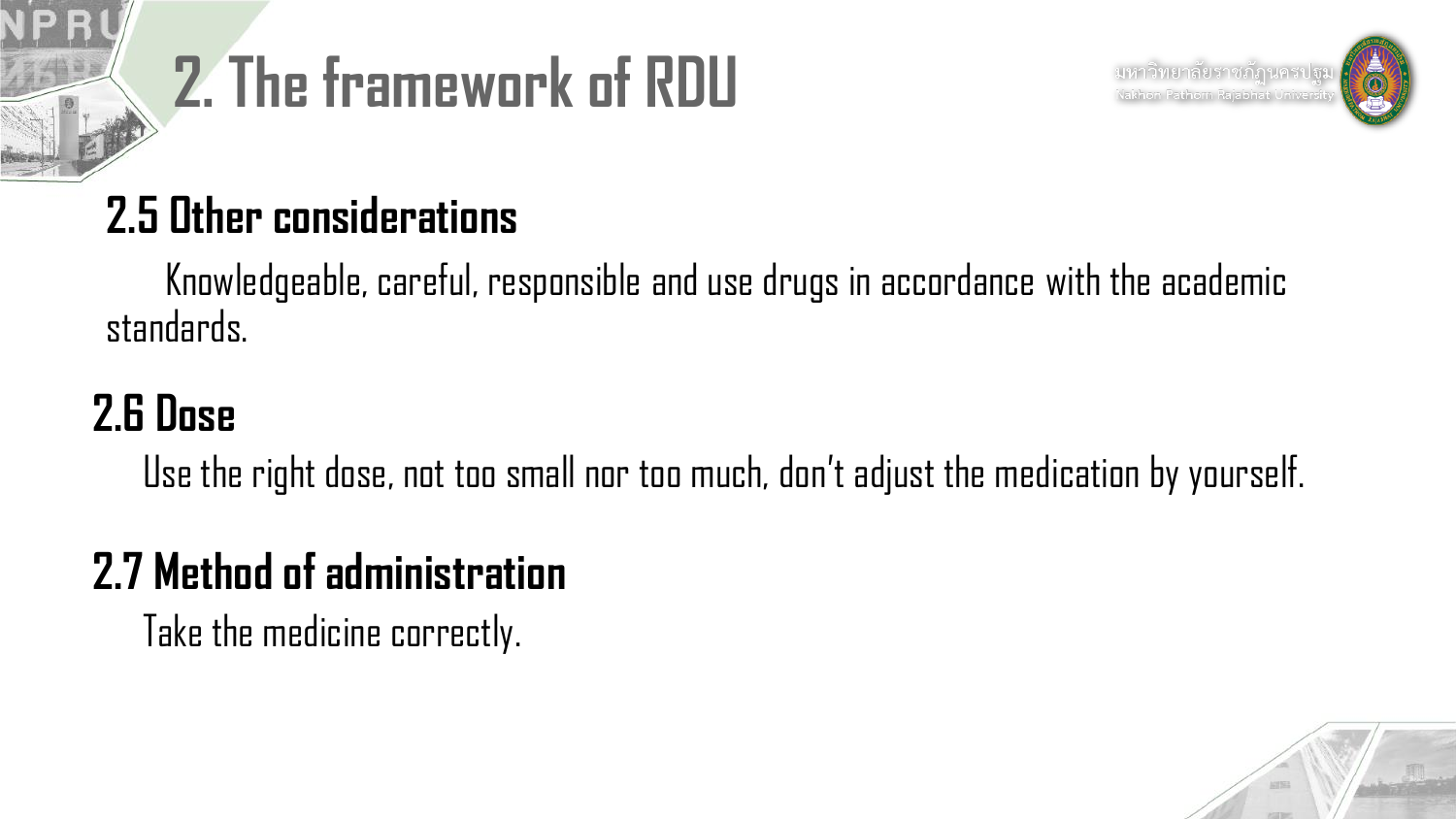





#### **2.8 Dosing frequency**

Take the medicine at the right frequency

#### **2.9 Duration of treatment**

Take medication during the appropriate treatment period. Not too short nor long period

## **2.10 Patient compliance**

Taking of medication with regards to patient's convenience and acceptance

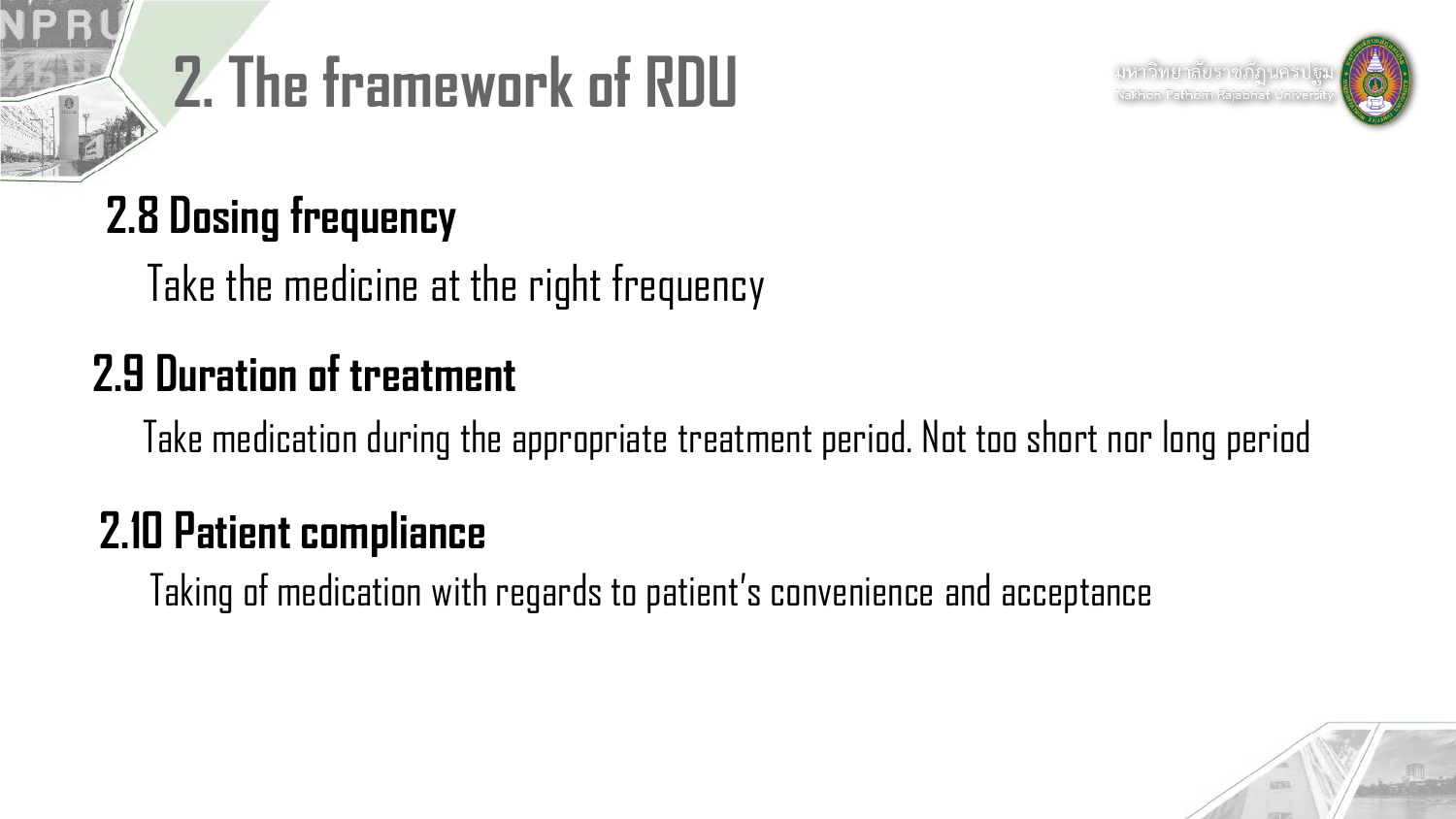

# **Antihistamines can be divided into 2 groups:**

3.1.1 non-sedating antihistamine (Low-dose antihistamines), also known as the second (or newer) generation antihistamine (Secondgeneration anti-histamine drugs)

• Examples of drugs in this group are cetirizine (a) loratadine (a) desloratadine (am) fexofenadine (am) and levocetirizine (am) etc.

• Examples of trade names of drugs in this group are Zyrtec®, Clarityne®, Aerius®, Telfast®, and Xyxal®, etc.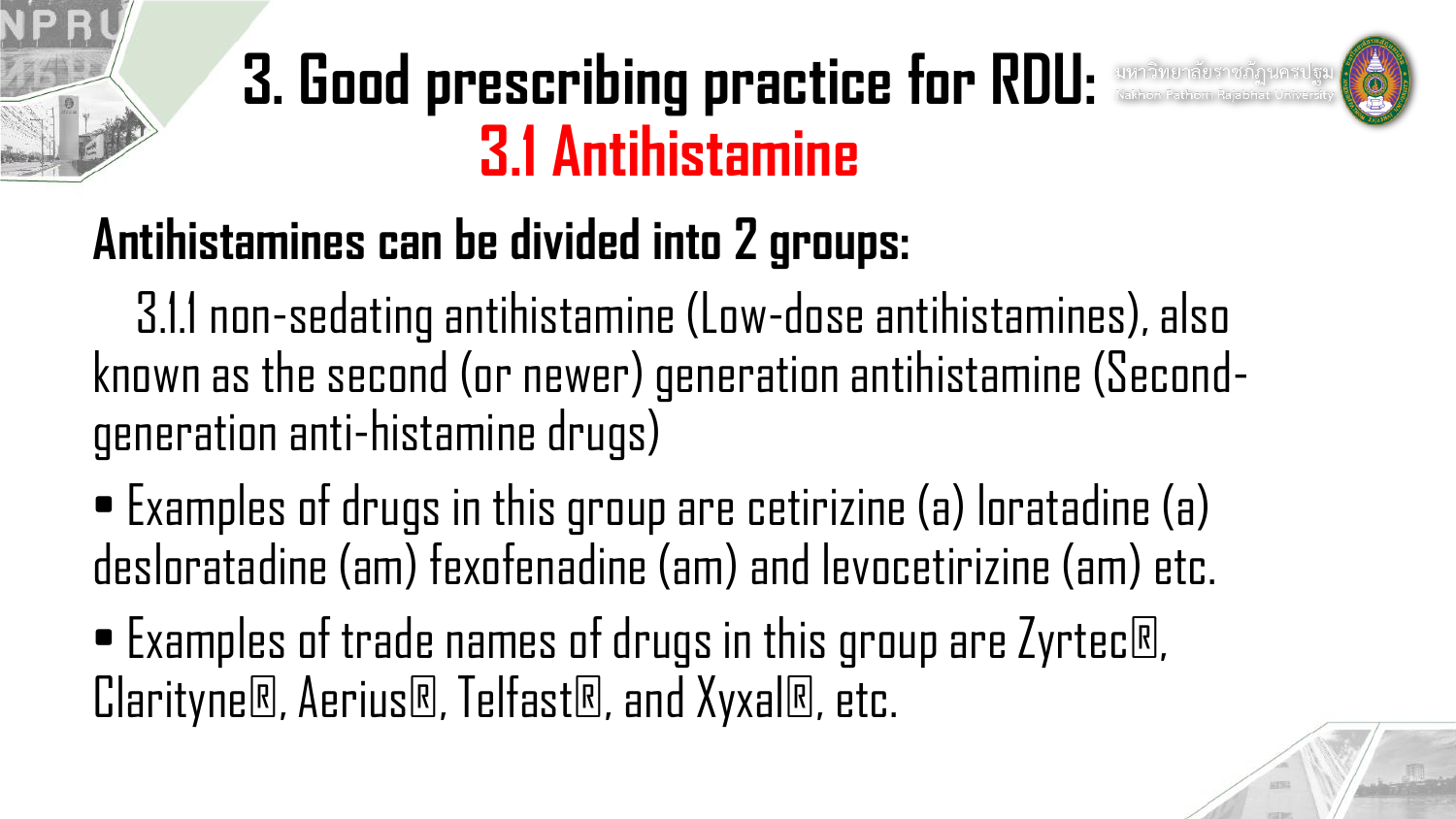# **Good prescribing practice for RDU: 3.1 Antihistamine**



3.1.2 Sedating antihistamine (Sleepy antihistamine drugs), also known as the first generation antihistamine

- Example of drugs in this group are:
	- $-$  Brompheniramine maleate  $(n)$  Chlorpheniramine maleate  $*(n)$
	- Diphenhydramine hydrochloride (ก) Dimenhydrinate (ก)
	- Triprolidine (น) and Aebhydrolin (น) etc.
- Note \* Currently, the new name is called Chlorphenamine

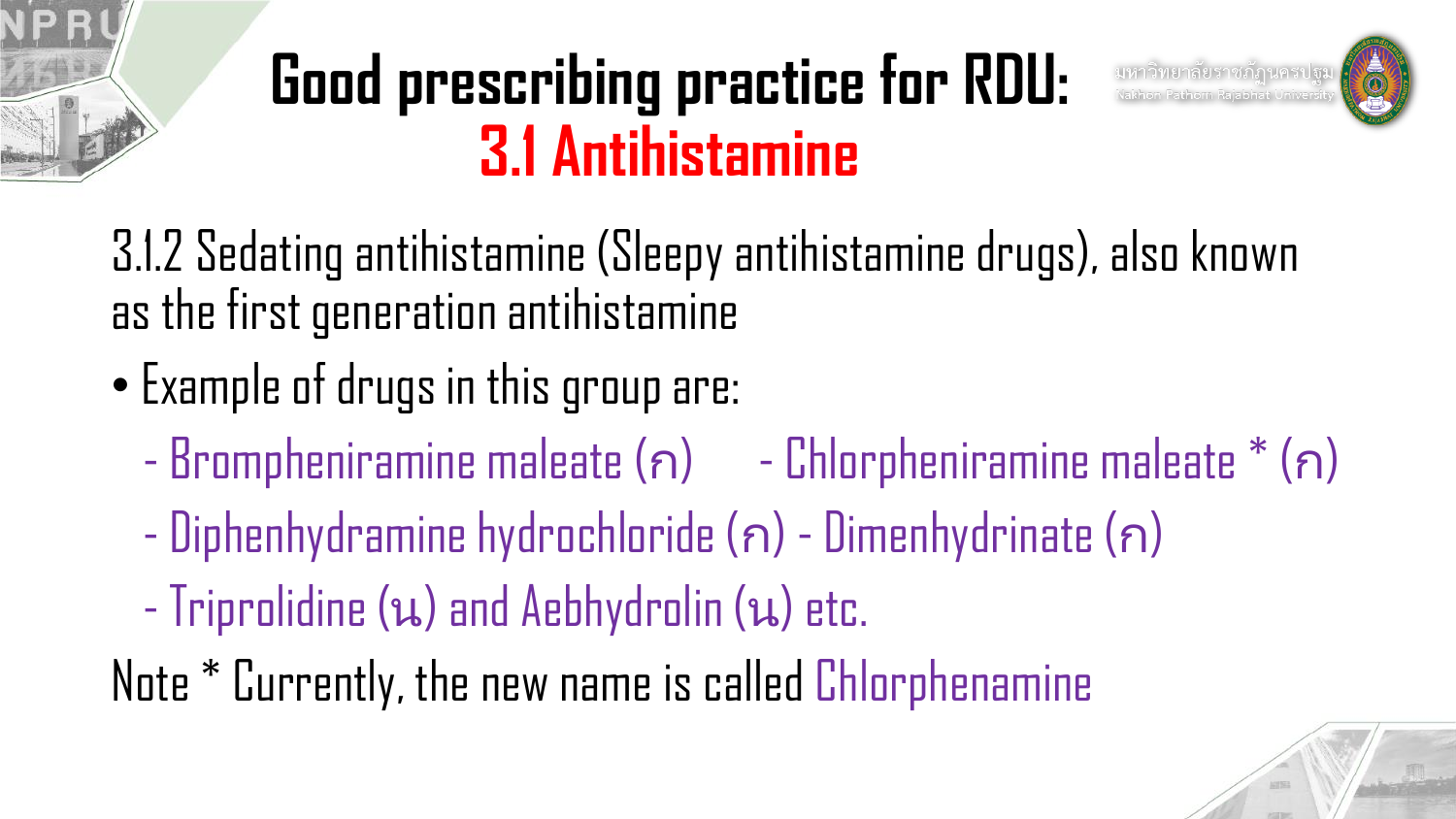# **Good prescribing practice for RDU: 3.1 Antihistamine**



- •The first-generation anti-histamine drugs may be used to alleviate a runny nose for colds to some patients in some cases. But not for children under 6 years of age, especially infants younger than 1 year because it can be very dangerous.
- Be careful when using first-generation anti-histamine drugs with
	- while driving vehicles or work at risk for an enlarged prostate.
	- Epilepsy, Glaucoma, HT or cardiovascular disease.
	- Bronchitis and, asthma, Impaired liver or kidney function.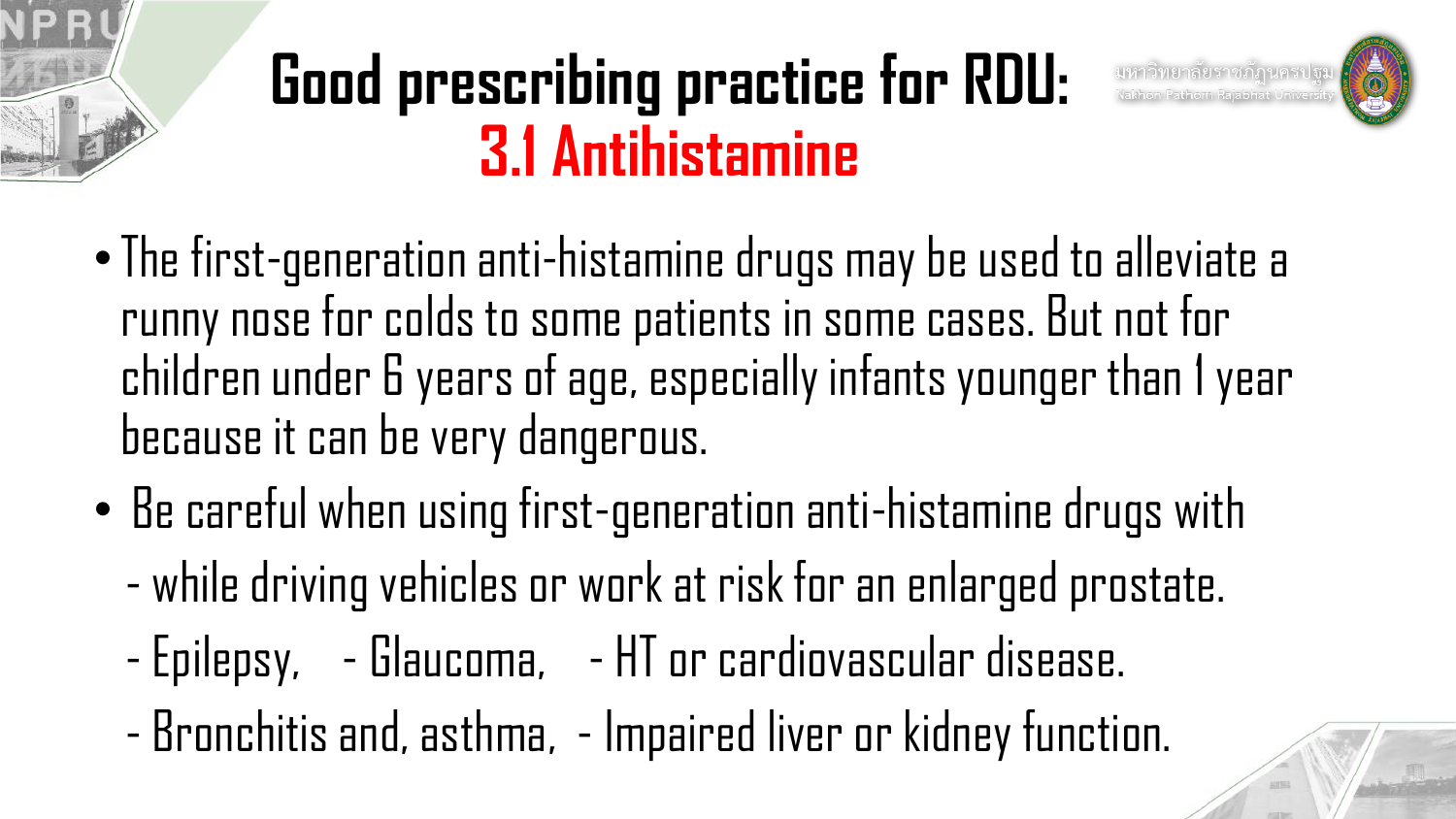# **Good prescribing practice for RDU: 3.1 Antihistamine**





•The conclusion is not to use non-sedating antihistamine in order to relief colds since there is no effectiveness in both children and adults.

•The general use of drug is unreasonable.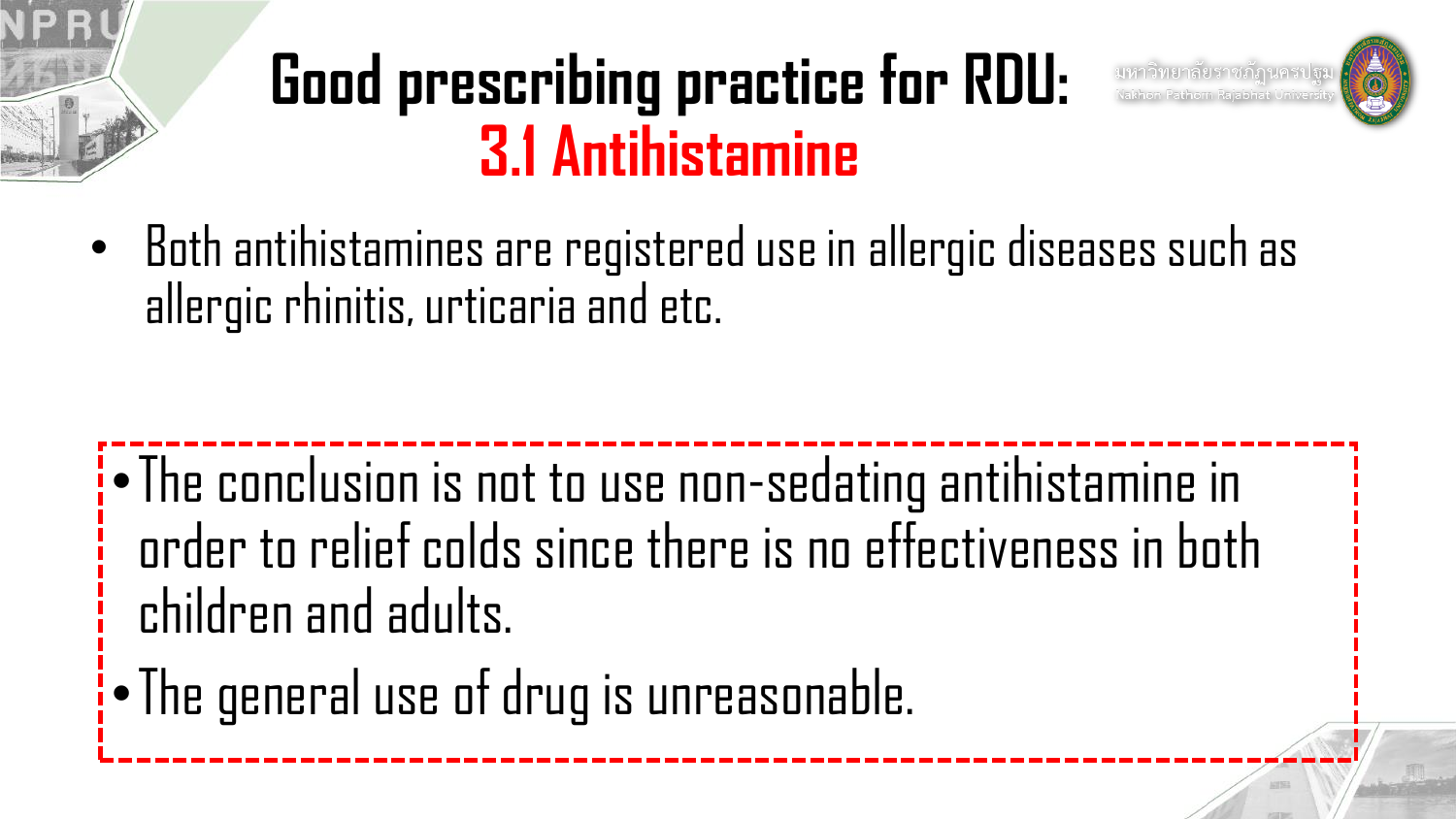#### **Good prescribing practice for RDU: 3.2 Domperidone** (ก) **1**





### 1) Used to relieve **nausea and vomiting** in a short period of **no more than 7 days.**

2) Cancel other indications of medication such as relief of dyspepsia and GERD 3) Use in adults no more than 10 milligrams per time (1 tablet) no more than 3 times a day (Max. 1x3 oral ac)

- Use In children, a dose of 0.25 mg / kg at a time not more than 3 times a day should be taken on an empty stomach.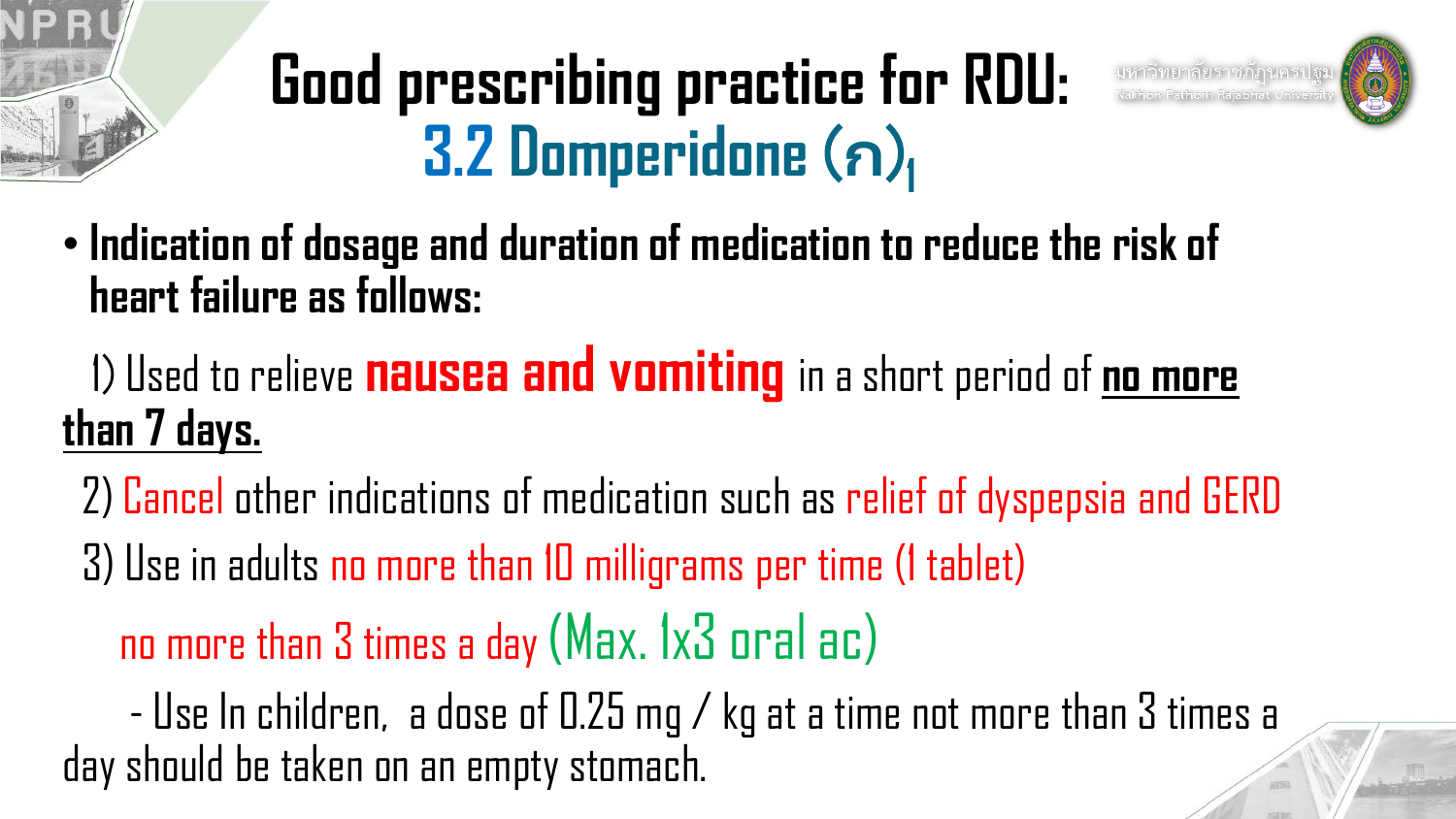#### **Good prescribing practice for RDU: 3.2 Domperidone** (ก) **2**



5) Do not use domperidone with people who have blood abnormalities in mineral potassium or prolonged QT, low magnesium in the blood, high potassium in the blood since there is a higher risk of prolonging QTc.

6) Do not use domperidone to people with heart disease such as existing heart failure or bradycardia.

7) Do not use domperidone with moderate to severe impaired liver function.

8) Domperidone should not be used regularly to stimulate breast milk. When in use, it should not exceed the size specified above, should only be used for the shortest duration and should not be used during the first week after birth.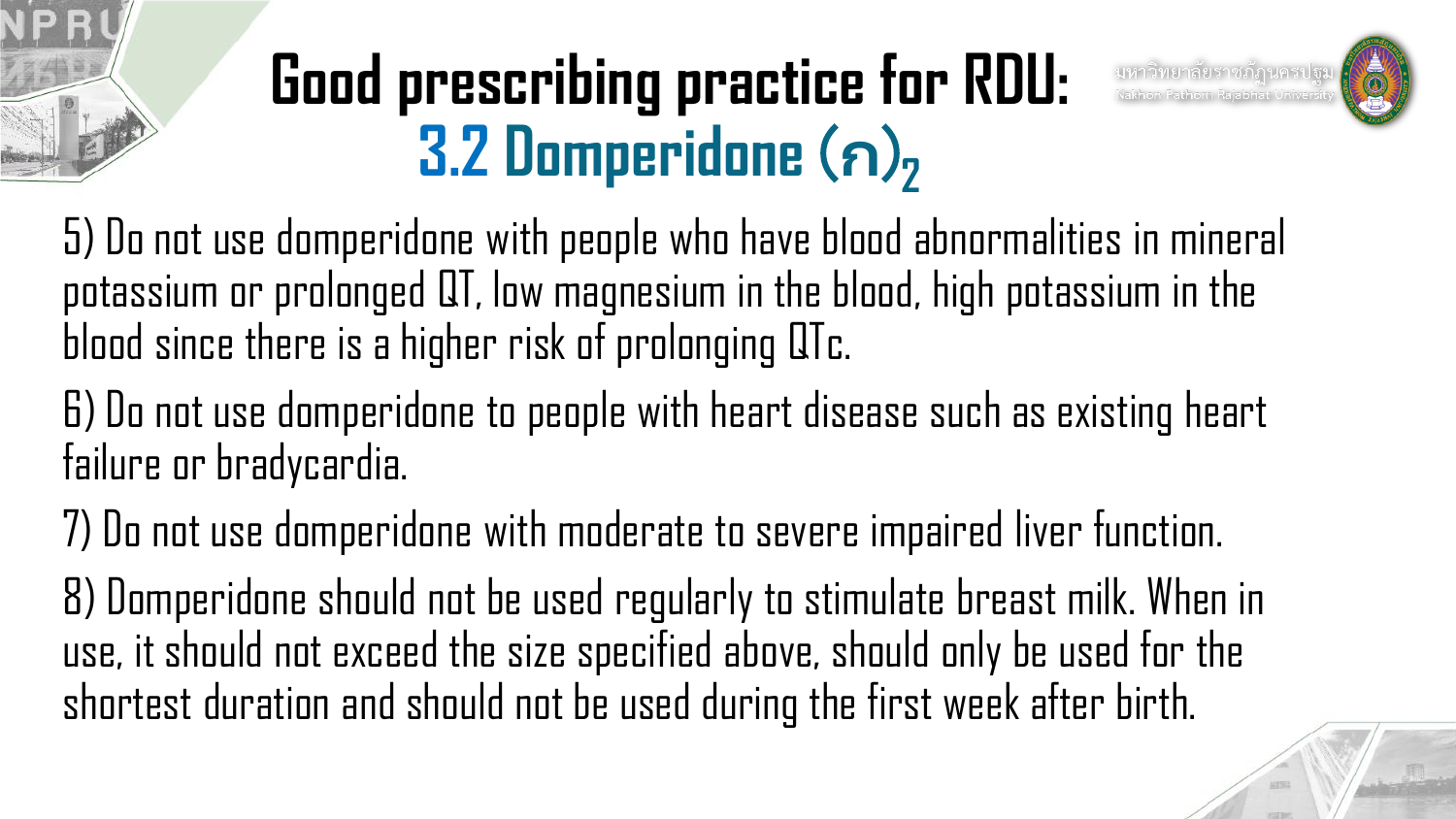# **Good prescribing practice for RDU: 3.3 Paracetamol** (ก)



#### **Used mainly with regard to effectiveness and safety for the liver.**

-Take the dose at 10-15 mg / kg / time in both children and adults, calculated according to the ideal body weight.

#### **In the case of child or adult obesity, take paracetamol tablets (500 mg)**

- People who are underweight (such as 50 kilograms) should not receive 2 pills at a time because they will have an overdose.
	- The right dosage is 1 tablet or 1 and a half tablets
- People who are overweight (such as 67 kilograms) should not receive 1 tablet at a time because they will have an underdose.
- • Suitable dosage is 2 tablets at a time-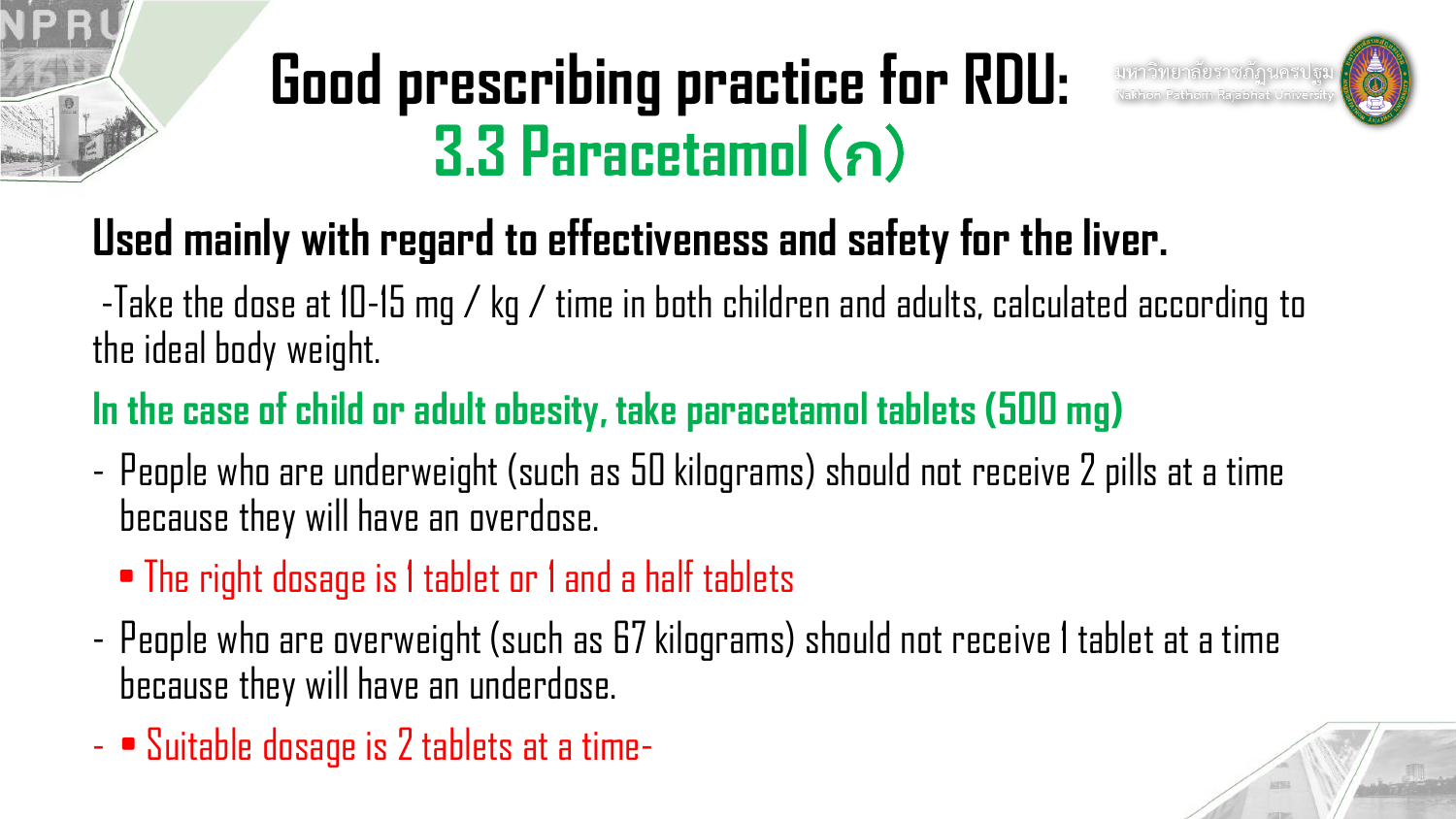# **Good prescribing practice for RDU: 3.3 Paracetamol** (ก)



#### **In the case of child or adult obesity take paracetamol tablets (500 mg)**

- No more than 4,000 milligrams per day
- Paracetamol should not be used more than 2,000 milligrams per day for longterm use in adults, such as osteoarthritis.
- Avoid using paracetamol in combination with alcohol to prevent liver aggravation and may be toxic to the kidneys, even in small amounts.

#### **In the case of child or adult obesity take paracetamol tablets (325 mg)**

• No more than 3250 milligrams per day (no more than 10 tablets per day)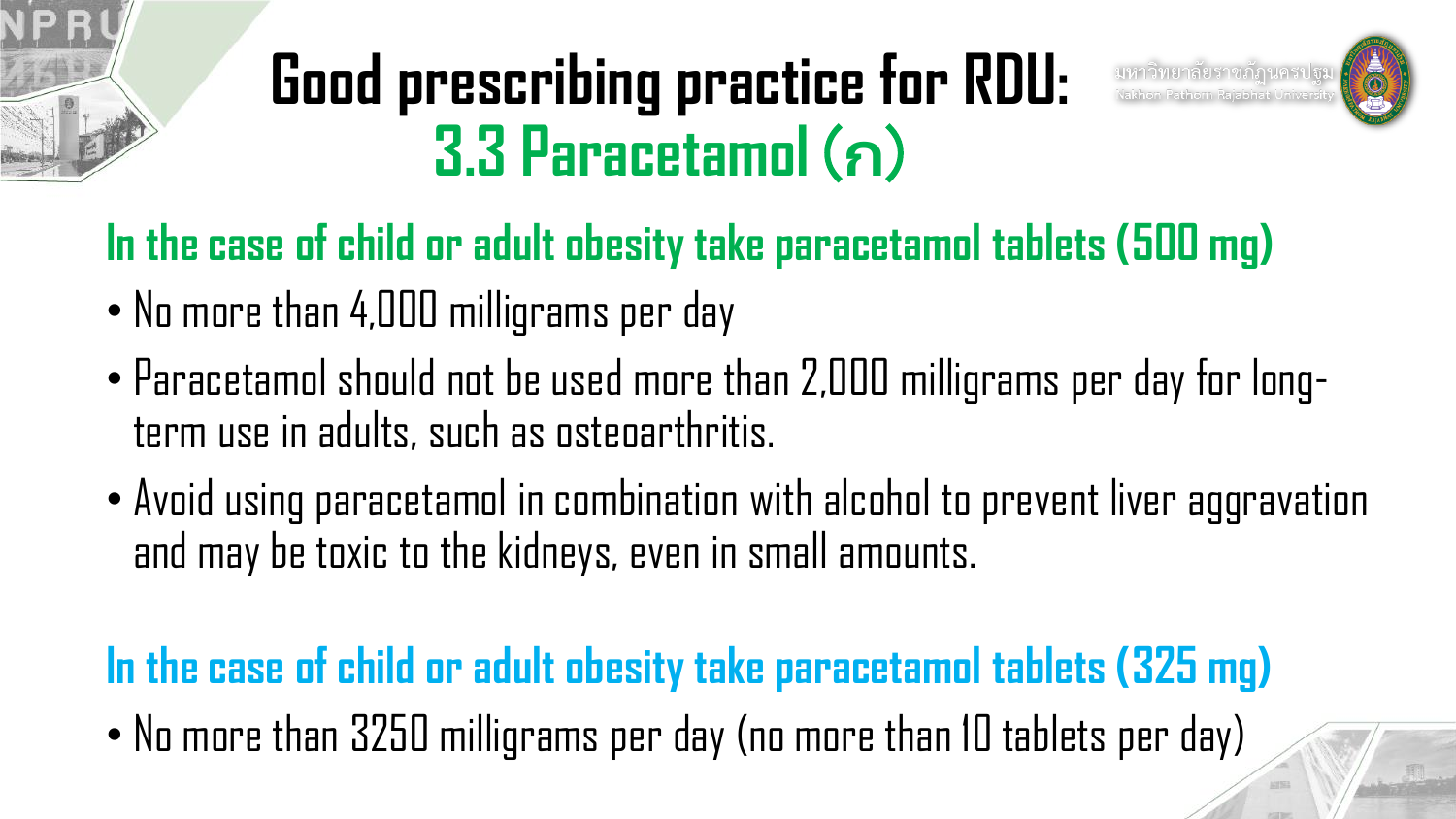# TOPIC SUMMARY



 $\blacktriangleright$ The rational use of medicine is an essential indicator that reflects the quality of health services. So that a medicine and practitioner should be used appropriately with regards to its proven benefits, the lesser risk and at its lowest cost for them and their community.

 $\triangleright$ The rational use of drugs require patients to receive medications appropriate to their clinical needs, in doses that meets their own individual requirements at an adequate period of time for the patient..